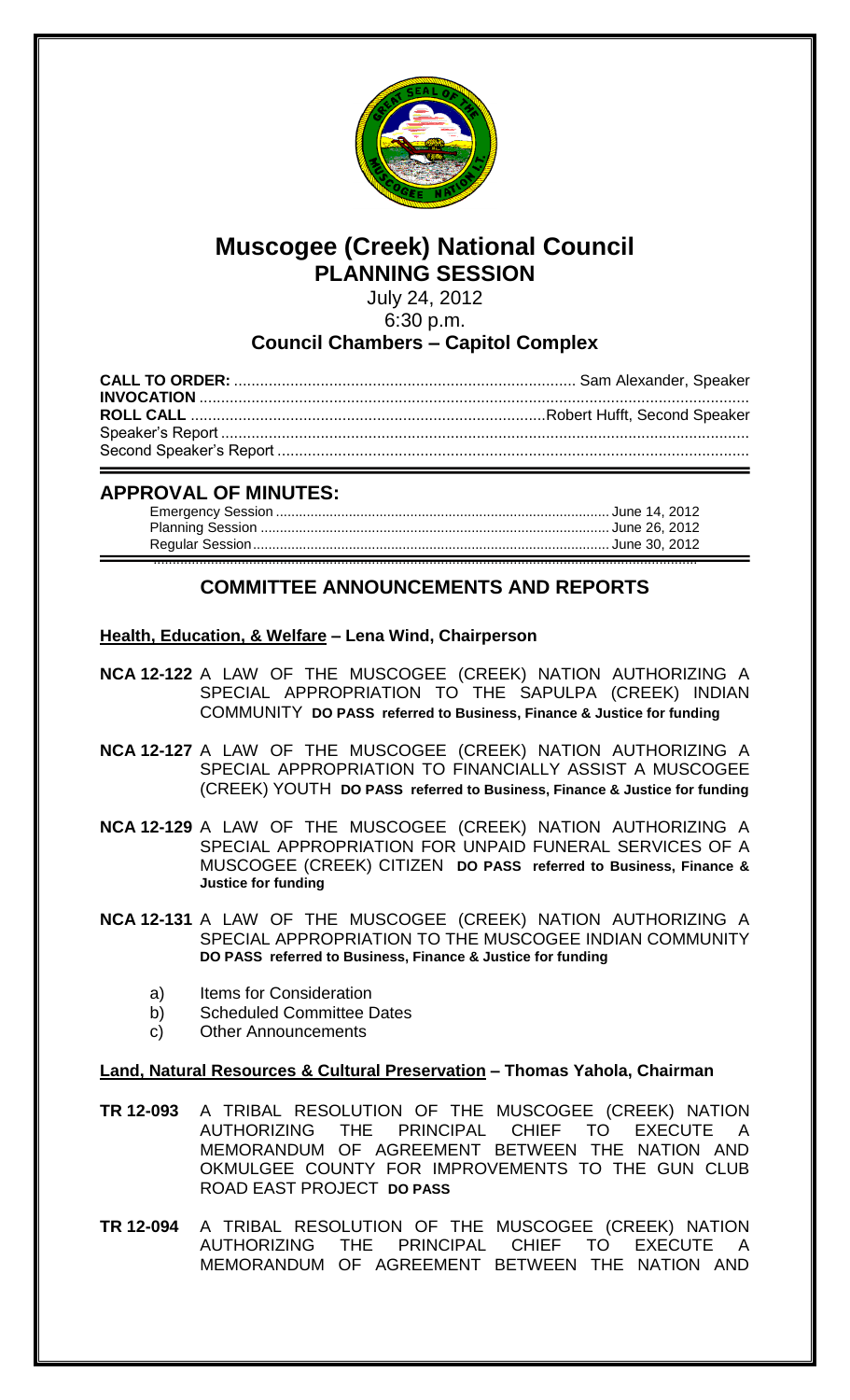Planning Session July 24, 2012 Page 2

> MCINTOSH COUNTY FOR IMPROVEMENTS TO THE BAPTIST ASSEMBLY GROUNDS ROAD PROJECT **DO PASS**

- **TR 12-095** A TRIBAL RESOLUTION OF THE MUSCOGEE (CREEK) NATION AUTHORIZING THE PRINCIPAL CHIEF TO EXECUTE A CONTRACT WITH BRANSTETTER BUILDING COMPANY, L.L.C. FOR THE CONSTRUCTION OF AN EXPANSION TO THE NATION'S FEDERAL ROADS SHOP **DO PASS**
- **TR 12-096** A TRIBAL RESOLUTION OF THE MUSCOGEE (CREEK) NATION AUTHORIZING THE PRINCIPAL CHIEF TO EXECUTE A MEMORANDUM OF AGREEMENT BETWEEN THE NATION AND OKFUSKEE COUNTY FOR IMPROVEMENTS TO THE OLD HIGHWAY 62 ROAD PROJECT **DO PASS**
- **TR 12-100** A TRIBAL RESOLUTION OF THE MUSCOGEE (CREEK) NATION AUTHORIZING THE GAMING OPERATIONS AUTHORITY BOARD TO EXECUTE AN AGREEMENT WITH GSE CONSTRUCTION FOR CONSTRUCTION OF AN ADMINISTRATION BUILDING AT ONE FIRE CASINO **DO PASS**
- **TR 12-101** A TRIBAL RESOLUTION OF THE MUSCOGEE (CREEK) NATION HONORING AND RECOGNIZING TRIBAL CITIZENS JOHN BEAVER, JUSTIN GILES AND RAYMOND LOWE FOR THE ORGANIZATION AND CREATION OF THE OCMULGEE TO OKMULGEE BICYCLE TOUR **DO PASS**
- **NCA 12-130** A LAW OF THE MUSCOGEE (CREEK) NATION AUTHORIZING A SPECIAL APPROPRIATION TO ALL NATIONS MISSION CENTER **DO PASS referred to Business, Finance & Justice Committee for funding**
- **NCA 12-133** A LAW OF THE MUSCOGEE (CREEK) NATION AUTHORIZING A SUPPLEMENTAL APPROPRIATION TO THE ENVIRONMENTAL SERVICES – 2012 FISCAL YEAR BUDGET **DO PASS referred to Business, Finance & Justice Committee for funding**
	- a) Items for Consideration
	- b) Scheduled Committee Dates
	- c) Other Announcements

#### **Business, Finance & Justice – Shirlene Ade, Chairperson**

- **TR 12-099** A TRIBAL RESOLUTION OF THE MUSCOGEE (CREEK) NATION AMENDING TR 12-049 (A TRIBAL RESOLUTION OF THE MUSCOGEE (CREEK) NATION TO DEFINE AND AUTHORIZE AN OVERSIGHT COMMITTEE FOR PHASE II OF THE RIVERSPIRIT CASINO PROJECT TO INCLUDE THE CONSTRUCTIN OF A HOTEL) **DO PASS**
- **TR 12-103** A TRIBAL RESOLUTION OF THE MUSCOGEE (CREEK) NATION AUTHORIZING THE PRINCIPAL CHIEF OF THE MUSCOGEE (CREEK) NATION TO EXECUTE A COMMERCIAL SURETY APPLICATION AND INDEMNITY AGREEMENT WITH LIBERTY MUTUAL INSURANCE COMPANY **DO PASS**
- **NCA 12-128** A LAW OF THE MUSCOGEE (CREEK) NATION AMENDING MCNCA TITLE 26, ENTITLED "Judicial Branch/Courts" **DO PASS**
- **NCA 12-138** A LAW OF THE MUSCOGEE (CREEK) NATION AMENDING MCNCA TITLE 20, §1-102, ENTITLED "Administrative Management" **DO PASS**